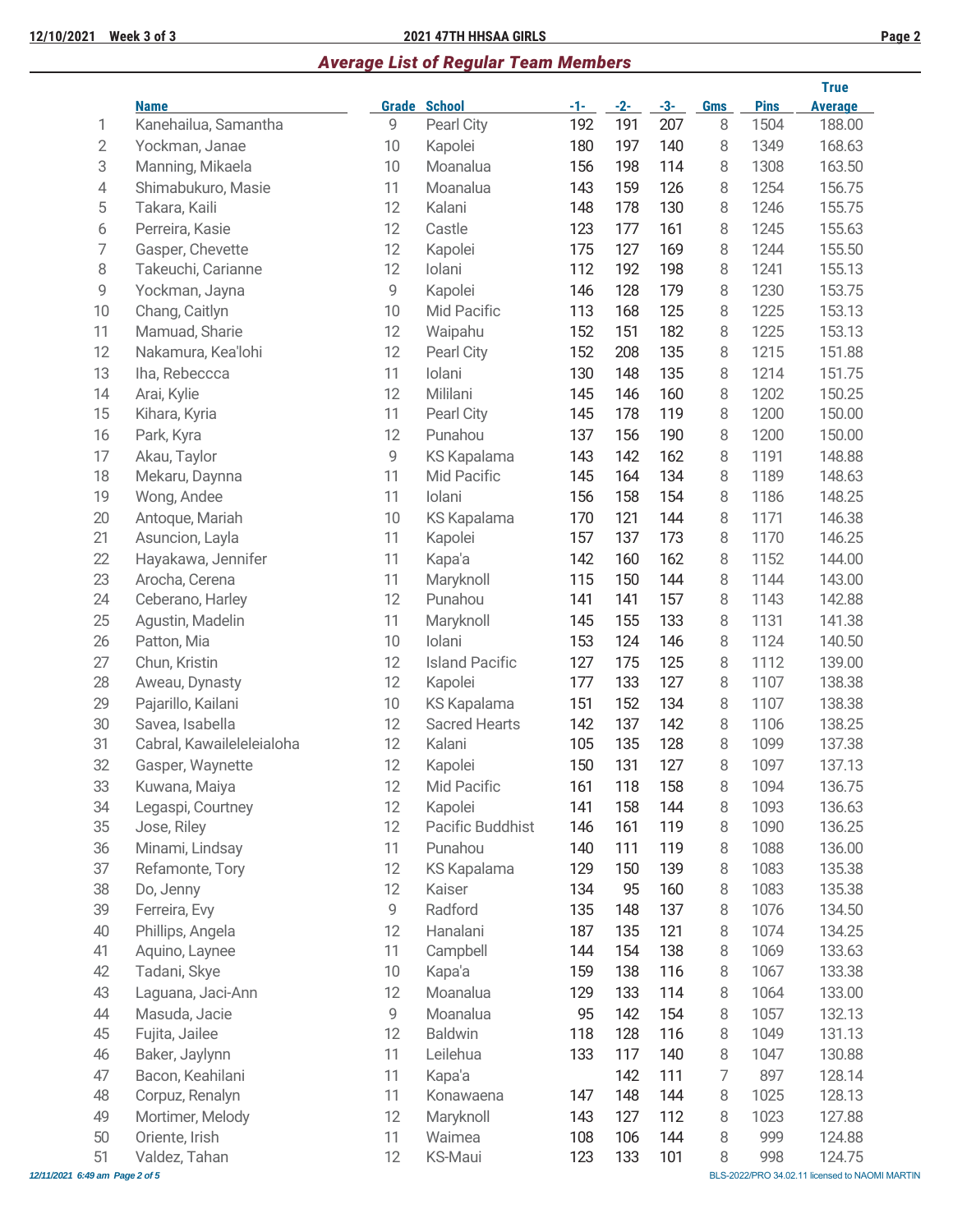|        |                             |       |                      |       |       |       |                |             | <b>True</b>    |
|--------|-----------------------------|-------|----------------------|-------|-------|-------|----------------|-------------|----------------|
|        | <b>Name</b>                 | Grade | <b>School</b>        | $-1-$ | $-2-$ | $-3-$ | <b>Gms</b>     | <b>Pins</b> | <b>Average</b> |
| 52     | Yamamoto, Rian              | 9     | Kapa'a               | 103   | 115   | 111   | 8              | 997         | 124.63         |
| 53     | Ili, Kahiwa                 | 11    | <b>KS Hawaii</b>     | 142   | 132   | 138   | 8              | 996         | 124.50         |
| 54     | Struiken, Reineicia         | 11    | Radford              | 108   | 132   | 85    | 8              | 996         | 124.50         |
| 55     | Dieffenbach, Erika          | 11    | Punahou              | 103   | 118   | 158   | 8              | 995         | 124.38         |
| 56     | Kon, Healani                | 11    | Kaimuki              | 130   | 138   | 120   | 8              | 971         | 121.38         |
| 57     | Lieu, Stacy                 | 10    | Iolani               | 101   | 115   | 116   | 8              | 967         | 120.88         |
| 58     | Gomez, Kira                 | 11    | <b>KS-Maui</b>       | 127   | 91    | 113   | 8              | 967         | 120.88         |
| 59     | McKnight, Brigette          | 12    | Iolani               | 111   | 109   | 120   | 8              | 966         | 120.75         |
| 60     | Torres-Estores, Kalena      | 11    | <b>Baldwin</b>       | 163   | 112   | 112   | 8              | 966         | 120.75         |
| 61     | Gaylord, Briana             | 11    | <b>KS Hawaii</b>     | 126   | 119   | 104   | 8              | 964         | 120.50         |
| 62     | Takai, Kaycee               | 12    | <b>Baldwin</b>       | 116   | 113   | 128   | 8              | 963         | 120.38         |
| 63     | Umeda, Mia                  | 12    | Kaiser               | 137   | 89    | 154   | 8              | 958         | 119.75         |
| 64     | Kato, Sierrah               | 12    | Mid Pacific          | 109   | 101   | 130   | 8              | 955         | 119.38         |
| 65     | Medeiros, Kylea             | 12    | Kealakehi            | 118   | 103   | 120   | 8              | 954         | 119.25         |
| 66     | Munjar, Isabelle            | 10    | Kealakehe            | 137   | 102   | 121   | 8              | 950         | 118.75         |
| 67     | Kanolani, Jayna             | 11    | <b>KS-Maui</b>       | 138   | 102   | 128   | 8              | 949         | 118.63         |
| 68     | Remiticado, Layla           | 11    | <b>Sacred Hearts</b> | 114   | 132   | 104   | 8              | 941         | 117.63         |
| 69     | Nakasone, Michiru           | 12    | Kalani               | 153   | 108   | 90    | 8              | 935         | 116.88         |
| 70     | Gorospe, Kailee             | 10    | Kapa'a               | 93    | 136   | 88    | 8              | 931         | 116.38         |
| 71     | Bright, Shayna              | 10    | Campbell             | 99    | 130   | 93    | 8              | 923         | 115.38         |
| 72     | Augustin, Haley             | 11    | <b>KS-Maui</b>       | 119   | 120   | 129   | 8              | 922         | 115.25         |
| 73     | Carden-Kapeliela, Keahi     | 11    | Kaimuki              | 117   | 104   | 123   | 8              | 921         | 115.13         |
| 74     | Phillips, Madysen           | 12    | Kalaheo              | 156   | 128   | 78    | 8              | 921         | 115.13         |
| 75     | Figueroa, Kelise            | 11    | <b>KS Hawaii</b>     | 97    | 111   | 88    | 8              | 920         | 115.00         |
| 76     | Nakasone, Tylar             | 11    | Kalani               | 77    | 162   | 116   | 8              | 920         | 115.00         |
| $77\,$ | Andrade, Maria              | 11    | <b>Baldwin</b>       | 150   | 107   | 100   | 8              | 916         | 114.50         |
| 78     | Usui, Siena                 | 12    | Mid Pacific          | 125   | 100   | 97    | 8              | 906         | 113.25         |
| 79     | Agustin, Mandi              | 12    | Maryknoll            | 132   | 115   | 126   | 8              | 906         | 113.25         |
| 80     | Pang, Gerricka              | 10    | Pearl City           | 113   | 104   | 109   | 7              | 792         | 113.14         |
| 81     | Dela Cruz, Jacy Anne        | 11    | Maui                 | 96    | 157   | 98    | 8              | 905         | 113.13         |
| 82     | Shimokihara, Bayli          | 12    | Miliani              | 124   | 92    | 99    | 8              | 902         | 112.75         |
| 83     | Bland-Kyle, Darrilynn       | 12    | Waianae              | 101   | 116   | 100   | 8              | 894         | 111.75         |
| 84     | Hiapo, Maliau'ilani         | 11    | <b>Sacred Hearts</b> | 94    | 115   | 137   | 8              | 887         | 110.88         |
| 85     | Casem, Jenna                | 11    | Miliani              | 117   | 111   | 110   | 7              | 770         | 110.00         |
| 86     | Chai, Taytum                | 12    | KS-Maui              | 91    | 116   | 104   | 8              | 878         | 109.75         |
| 87     | Keohuloa, Candace           | 11    | Ka'u                 | 89    | 105   | 97    | 8              | 875         | 109.38         |
| 88     | Pacleb, Keona               | 12    | Waipahu              | 116   | 136   | 92    | 8              | 869         | 108.63         |
| 89     | Endo, Kaiya                 | 11    | Miliani              | 99    | 125   | 140   | 8              | 867         | 108.38         |
| 90     | Barcoma-Suyat, Achea-Lani   | 11    | Maui                 | 98    | 122   | 97    | 8              | 858         | 107.25         |
| 91     | Figueiredo, Alessandra      | 10    | <b>KS Hawaii</b>     | 123   | 99    | 89    | 8              | 853         | 106.63         |
| 92     | Taniyama, Mina              | 11    | Konawaena            | 113   | 88    | 101   | 8              | 845         | 105.63         |
| 93     | Aranas, Ladayna             | 9     | Nanakuli             | 96    | 118   | 65    | 8              | 799         | 99.88          |
| 94     | Bence, Ciana-Lei            | 11    | <b>KS Hawaii</b>     | 85    | 103   | 83    | 8              | 790         | 98.75          |
| 95     | Pacheco-Villanueva, Mikayla | 10    | Kauai                | 95    | 78    | 85    | 8              | 786         | 98.25          |
| 96     | Udaundo, Zyrille            | 10    | Waialua              | 98    | 110   | 122   | 8              | 785         | 98.13          |
| 97     | Thomason, Kate              | 11    | Miliani              | 95    | 97    | 107   | $\overline{7}$ | 682         | 97.43          |
| 98     | Coloma, Hope                | 10    | Moanalua             | 87    | 79    | $77$  | 8              | 776         | 97.00          |
| 99     | Jackson, Ryley              | 11    | King Kekaulike       | 70    | 125   | 80    | 8              | 775         | 96.88          |
| 100    | Woodward, Shanel            | 9     | Pearl City           | 93    |       |       | 4              | 368         | 92.00          |
| 101    | , sub move 8                |       |                      |       |       |       | 0              |             |                |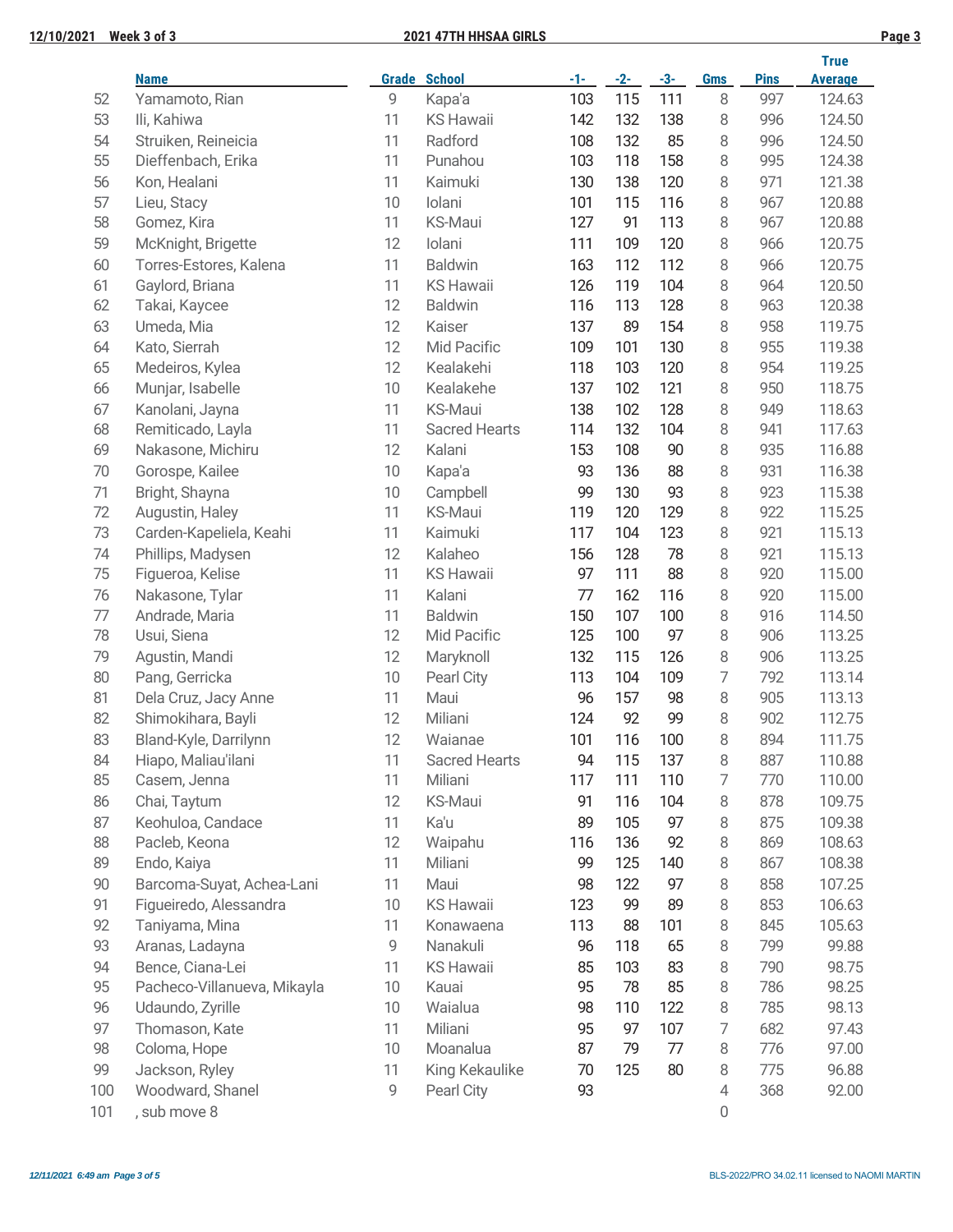# *Temporary Substitutes*

|                 |                 |    |                     |       |       |       |                |             | <b>True</b>    |
|-----------------|-----------------|----|---------------------|-------|-------|-------|----------------|-------------|----------------|
|                 | <b>Name</b>     |    | <b>Grade School</b> | $-1-$ | $-2-$ | $-3-$ | Gms            | <b>Pins</b> | <b>Average</b> |
|                 | , sub move 7    |    |                     |       |       |       | 2              | 298         | 149.00         |
| $\overline{2}$  | KAP,            |    | Kapolei             | 157   | 131   | 173   | 8              | 1164        | 145.50         |
| 3               | KAP,            |    | Kapolei             | 141   | 158   | 179   | 8              | 1128        | 141.00         |
| 4               | , sub move 6    |    |                     |       |       |       | 1              | 122         | 122.00         |
| 5               | IOL,            |    | Iolani              | 101   | 115   | 116   | 5              | 569         | 113.80         |
| 6               | Woodward, Jodi  | 11 | Kapa'a              | 102   |       |       |                | 102         | 102.00         |
| 7               | Loftis, Roree   | 11 | Pearl City          |       |       | 107   | $\overline{2}$ | 203         | 101.50         |
| 8               | Mizuuchi, Keira | 10 | Pearl City          |       |       |       | 2              | 176         | 88.00          |
| 9               | Vincent, Brynn  | 11 | Miliani             |       |       |       | 2              | 171         | 85.50          |
| 10 <sup>°</sup> | SUB, SUB        |    |                     |       | 77    |       |                | 77          | 77.00          |
| 11              | , sub move 1    |    | <b>IOLANI</b>       |       |       |       | 0              |             |                |
| 12              | , sub move 2    |    | <b>IOLANI</b>       |       |       |       | 0              |             |                |
| 13              | SUB MOVE3,      |    |                     |       |       |       | 0              |             |                |
| 14              | SUB MOVE 4,     |    |                     |       |       |       | 0              |             |                |
| 15              | , SUB MOVE 5    |    |                     |       |       |       | 0              |             |                |

### *Team Rosters*

|                |                                                      |                          |     |             |                    |                 |   | <b>True</b>    |        |                |                                   |                |                                  |                    |                 |   | <b>True</b>              |
|----------------|------------------------------------------------------|--------------------------|-----|-------------|--------------------|-----------------|---|----------------|--------|----------------|-----------------------------------|----------------|----------------------------------|--------------------|-----------------|---|--------------------------|
|                | <b>Name</b>                                          | <b>School</b>            |     |             | $-1 - (-2 - (-3 -$ | <b>Pins Gms</b> |   | <b>Average</b> |        |                | Name                              | <b>School</b>  |                                  | $-1 - (-2 - (-3 -$ | <b>Pins Gms</b> |   | <b>Average</b>           |
|                | 1 - IOLANI                                           |                          |     |             |                    |                 |   |                |        |                | 2 - KAMEHAMEHA MAUI               |                |                                  |                    |                 |   |                          |
| 1              | Carianne Takeuc                                      | Iolani                   |     | 112 192 198 |                    | 1241            | 8 | 155.13         |        | 1              | Tahan Valdez                      | KS-Maui        | 123 133 101                      |                    | 998             | 8 | 124.75                   |
| 2              | Rebeccca Iha                                         | lolani                   |     | 130 148 135 |                    | 1214            | 8 | 151.75         |        | $\overline{2}$ | Taytum Chai                       | <b>KS-Maui</b> |                                  | 91 116 104         | 878             | 8 | 109.75                   |
| 3              | Andee Wong                                           | Iolani                   |     | 156 158 154 |                    | 1186            | 8 | 148.25         |        | 3              | Jayna Kanolani                    | KS-Maui        | 138 102 128                      |                    | 949             | 8 | 118.63                   |
| 4              | Mia Patton                                           | lolani                   |     | 153 124 146 |                    | 1124            | 8 | 140.50         |        | $\overline{4}$ | <b>Haley Augustin</b>             | <b>KS-Maui</b> | 119 120 129                      |                    | 922             | 8 | 115.25                   |
| 5              | <b>Stacy Lieu</b>                                    | lolani                   |     | 101 115 116 |                    | 967             | 8 | 120.88         |        | 5              | Kira Gomez                        | KS-Maui        | 127                              | 91 113             | 967             | 8 | 120.88                   |
| 6              | Brigette McKnigh Iolani                              |                          |     | 111 109 120 |                    | 966             | 8 | 120.75         |        |                |                                   |                |                                  |                    |                 |   |                          |
|                | 3 - KAPA'A                                           |                          |     |             |                    |                 |   |                |        |                | <b>4 - MID PACIFIC</b>            |                |                                  |                    |                 |   |                          |
| 1              | Keahilani Bacon                                      | Kapa'a                   |     | 142 111     |                    | 897             |   | 7 128.14       |        | 1              | Sierrah Kato                      | Mid Pacific    |                                  | 109 101 130        | 955             |   | 8 119.38                 |
| 2              | Jennifer Hayaka                                      | Kapa'a                   |     | 142 160 162 |                    | 1152            | 8 | 144.00         |        | $\overline{2}$ | Maiya Kuwana                      | Mid Pacific    |                                  | 161 118 158        | 1094            | 8 | 136.75                   |
| 3              | Kailee Gorospe                                       | Kapa'a                   |     | 93 136      | 88                 | 931             | 8 | 116.38         |        | 3              | Siena Usui                        | Mid Pacific    | 125 100                          | 97                 | 906             | 8 | 113.25                   |
| 4              | Skye Tadani                                          | Kapa'a                   |     | 159 138 116 |                    | 1067            | 8 | 133.38         |        | $\overline{4}$ | Daynna Mekaru                     | Mid Pacific    | 145 164 134                      |                    | 1189            | 8 | 148.63                   |
| 5              | Rian Yamamoto                                        | Kapa'a                   |     | 103 115 111 |                    | 997             | 8 | 124.63         |        | 5              | Caitlyn Chang                     | Mid Pacific    |                                  | 113 168 125        | 1225            | 8 | 153.13                   |
|                | <b>5 - MOANALUA</b>                                  |                          |     |             |                    |                 |   |                |        |                | <b>6 - KAPOLEI</b>                |                |                                  |                    |                 |   |                          |
| 1              | Jaci-Ann Laguan Moanalua                             |                          |     | 129 133 114 |                    | 1064            | 8 | 133.00         |        | $\mathbf{1}$   | Dynasty Aweau                     | Kapolei        | 177 133 127                      |                    | 1107            | 8 | 138.38                   |
| $\overline{2}$ | Masie Shimabuk Moanalua                              |                          |     | 143 159 126 |                    | 1254            | 8 | 156.75         |        | $\overline{2}$ | Chevette Gasper                   | Kapolei        | 175 127 169                      |                    | 1244            | 8 | 155.50                   |
| 3              | Mikaela Manning Moanalua                             |                          |     | 156 198 114 |                    | 1308            | 8 | 163.50         |        | 3              | Waynette Gasper Kapolei           |                | 150 131 127                      |                    | 1097            | 8 | 137.13                   |
| $\overline{4}$ | Jacie Masuda                                         | Moanalua                 |     | 95 142 154  |                    | 1057            | 8 | 132.13         |        | $\overline{4}$ | Janae Yockman                     | Kapolei        |                                  | 180 197 140        | 1349            | 8 | 168.63                   |
| 5              | Hope Coloma                                          | Moanalua                 | 87  | 79          | 77                 | 776             | 8 | 97.00          |        | 5              | Jayna Yockman                     | Kapolei        | 146 128 179                      |                    | 1230            | 8 | 153.75                   |
|                |                                                      |                          |     |             |                    |                 |   |                |        | 6              | Layla Asuncion                    | Kapolei        |                                  | 157 137 173        | 1170            | 8 | 146.25                   |
|                |                                                      |                          |     |             |                    |                 |   |                |        | 7              | Courtney Legaspi Kapolei          |                |                                  | 141 158 144        | 1093            | 8 | 136.63                   |
|                | 7 - MILILANI                                         |                          |     |             |                    |                 |   |                |        |                | <b>8 - PEARL CITY</b>             |                |                                  |                    |                 |   |                          |
| $\mathbf{1}$   | Kylie Arai                                           | Mililani                 |     | 145 146 160 |                    | 1202            | 8 | 150.25         |        | $\mathbf{1}$   | Samantha Kaneh Pearl City         |                | 192 191 207                      |                    | 1504            |   | 8 188.00                 |
| 2              | Jenna Casem                                          | Miliani                  |     | 117 111 110 |                    | 770             |   | 7 110.00       |        | 2              | Kyria Kihara                      | Pearl City     | 145 178 119                      |                    | 1200            | 8 | 150.00                   |
| 3              | Kaiya Endo                                           | Miliani                  |     | 99 125 140  |                    | 867             | 8 | 108.38         |        | 3              | Kea'lohi Nakamu                   | Pearl City     |                                  | 152 208 135        | 1215            | 8 | 151.88                   |
| 4              | Bayli Shimokihar                                     | Miliani                  | 124 | 92          | 99                 | 902             | 8 | 112.75         |        | $\overline{4}$ | Shanel Woodwar                    | Pearl City     | 93                               |                    | 368             | 4 | 92.00                    |
| 5              | Kate Thomason                                        | Miliani                  | 95  |             | 97 107             | 682             | 7 | 97.43          |        | 5              | Gerricka Pang                     | Pearl City     | 113 104 109                      |                    | 792             |   | 7 113.14                 |
|                | 9 - KAMEHAMEHA HAWAII                                |                          |     |             |                    |                 |   |                | $10 -$ |                | <b>SNGLS1</b>                     |                |                                  |                    |                 |   |                          |
| 1              | Kahiwa Ili                                           | <b>KS Hawaii</b>         |     | 142 132 138 |                    | 996             | 8 | 124.50         |        | 1              | Kylea Medeiros                    | Kealakehi      |                                  | 118 103 120        | 954             | 8 | 119.25                   |
| 2              | Briana Gaylord                                       | <b>KS Hawaii</b>         |     | 126 119 104 |                    | 964             | 8 | 120.50         |        | $\overline{2}$ | Isabelle Munjar                   | Kealakehe      | 137 102 121                      |                    | 950             | 8 | 118.75                   |
| 3              | Kelise Figueroa                                      | <b>KS Hawaii</b>         |     | 97 111      | 88                 | 920             | 8 | 115.00         |        |                |                                   |                |                                  |                    |                 |   |                          |
| 4              | Ciana-Lei Bence                                      | <b>KS Hawaii</b>         |     | 85 103      | 83                 | 790             | 8 | 98.75          |        |                |                                   |                |                                  |                    |                 |   |                          |
| 5              | Alessandra Figue KS Hawaii                           |                          | 123 | 99          | 89                 | 853             | 8 | 106.63         |        |                |                                   |                |                                  |                    |                 |   |                          |
| 11             | <b>SNGLS 2</b><br>٠                                  |                          |     |             |                    |                 |   |                | $12 -$ |                | <b>SNGLS3</b>                     |                |                                  |                    |                 |   |                          |
| $\mathbf{1}$   | Irish Oriente                                        | Waimea                   |     | 108 106 144 |                    | 999             | 8 | 124.88         |        | 1              | Angela Phillips                   | Hanalani       | 187 135 121                      |                    | 1074            | 8 | 134.25                   |
| 2              | Darrilynn Bland-K Waianae                            |                          |     | 101 116 100 |                    | 894             | 8 | 111.75         |        | $\overline{2}$ | Jenny Do                          | Kaiser         | 134                              | 95 160             | 1083            | 8 | 135.38                   |
| 3              | Maliau'ilani Hiap                                    | Sacred Hearts 94 115 137 |     |             |                    | 887             | 8 | 110.88         |        | 3              | Mia Umeda                         | Kaiser         | 137                              | 89 154             | 958             | 8 | 119.75                   |
|                | 1251/2018 Buyla Remiticado Sacred Hearts 114 137 124 |                          |     |             |                    | 1941            | g | 138:23         |        | $\frac{4}{5}$  | Evy Ferreira<br>Réfneicia Struike | <b>Radford</b> | 135 148 137<br>BLS-2022/PRO 3402 |                    | 1076            |   | 8 134 50<br>NAOMI MARTIN |